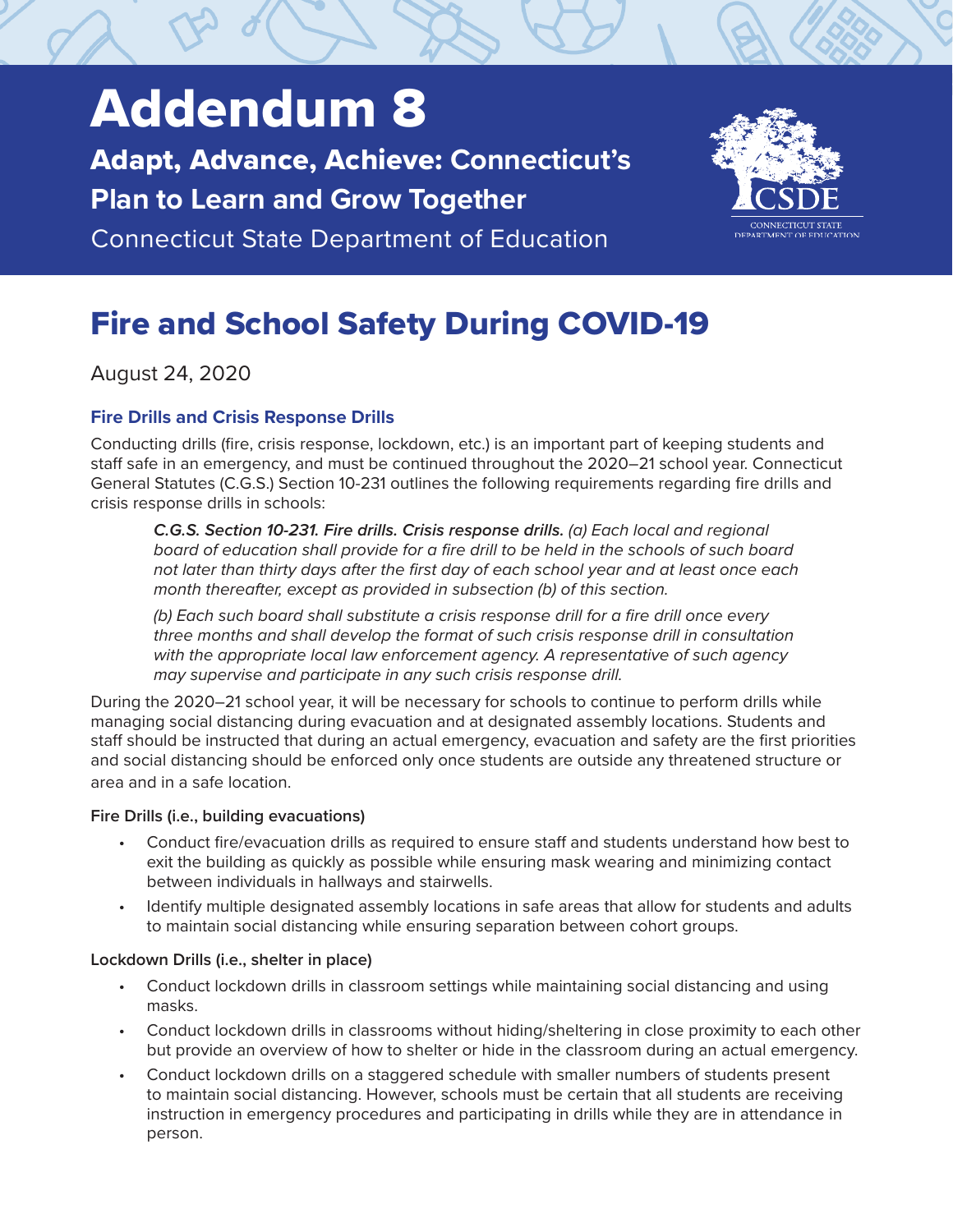#### **Other Drills**

• Additional preparation and planning activities to address other crises and situations should also continue, including but not limited to: table top exercises, lock-out drills, chemical exposures, and situations related to COVID-19.

If conducting drills using a modified procedure, the drill must be conducted with all students in the school building on that school day and it may be necessary to conduct the drill during a class period that is extended for this purpose. If schools reopen with a hybrid in-person model, such as one in which students attend school on alternate school days to reduce the occupancy of the school building, schools must be certain that all students receive instruction in emergency procedures, and participate in drills while they are in attendance in-person.

### **Fire Doors**

Fire doors must always remain closed unless equipped with a self-closing mechanism that activates when the fire alarm goes off:

*Connecticut State Fire Safety Code: Chapter 15 — Existing Educational Occupancies, Section 15.3.6.1 Self-closing devices may be omitted on doors between corridors and classrooms, except rooms or areas used as shops or laboratories, where the facility has a written and practiced fire exit drill policy which provides for the closing of all corridor doors upon evacuation, and where said policy provides for doors to classrooms not in use to be kept closed.*

#### **Classroom Doors**

Classroom doors can be open as long as: 1) the school building has a full sprinkler system; or, 2) the school safety plan includes language that these doors must be closed upon leaving the room.

For additional information, please see the [2018 Connecticut State Fire Safety Codes.](https://portal.ct.gov/DAS/Office-of-State-Fire-Marshal/CT-Fire-Safety-and-Prevention-Codes)

#### **Room and Space Partitions and Dividers**

The use of both rigid and flexible plastic material in schools and classrooms includes the extension of existing half-height walls, sub-dividing larger spaces, and other protective barriers between people. The Connecticut State Fire Marshal has indicated that these materials will be permitted with some limitations regarding the installation as outlined below.

*Note: Shower Curtains and Shower Liners are not permitted*

#### **Rigid Material and Flexible Plastic (Polyethylene Sheeting):**

- The use of fire-retardant polyethylene sheeting is recommended.
- The thickness should be sufficient for the intended application.
- The supporting method should ensure sufficient strength and stability.
- If hung from the ceiling, the material should allow a minimum of an 18" dropdown space from the ceiling to (a) assure proper air circulation (i.e., not impede the day to day air flow from the heating, ventilation and air-conditioning [HVAC] system), (b) so as not to affect automatic fire detection systems, (c) so as not to cause a sprinkler obstruction or delay in operation.
- If used as an extension of a half-height wall, the material should stop 18" from the ceiling for reasons stated above.

More information on partitions and dividers can be found in the [Office of the State Fire Marshal Memo](https://portal.ct.gov/-/media/SDE/COVID-19/DAS-Schools_Reopening_During_Pandemic.pdf)  [to Local Fire Marshals](https://portal.ct.gov/-/media/SDE/COVID-19/DAS-Schools_Reopening_During_Pandemic.pdf).